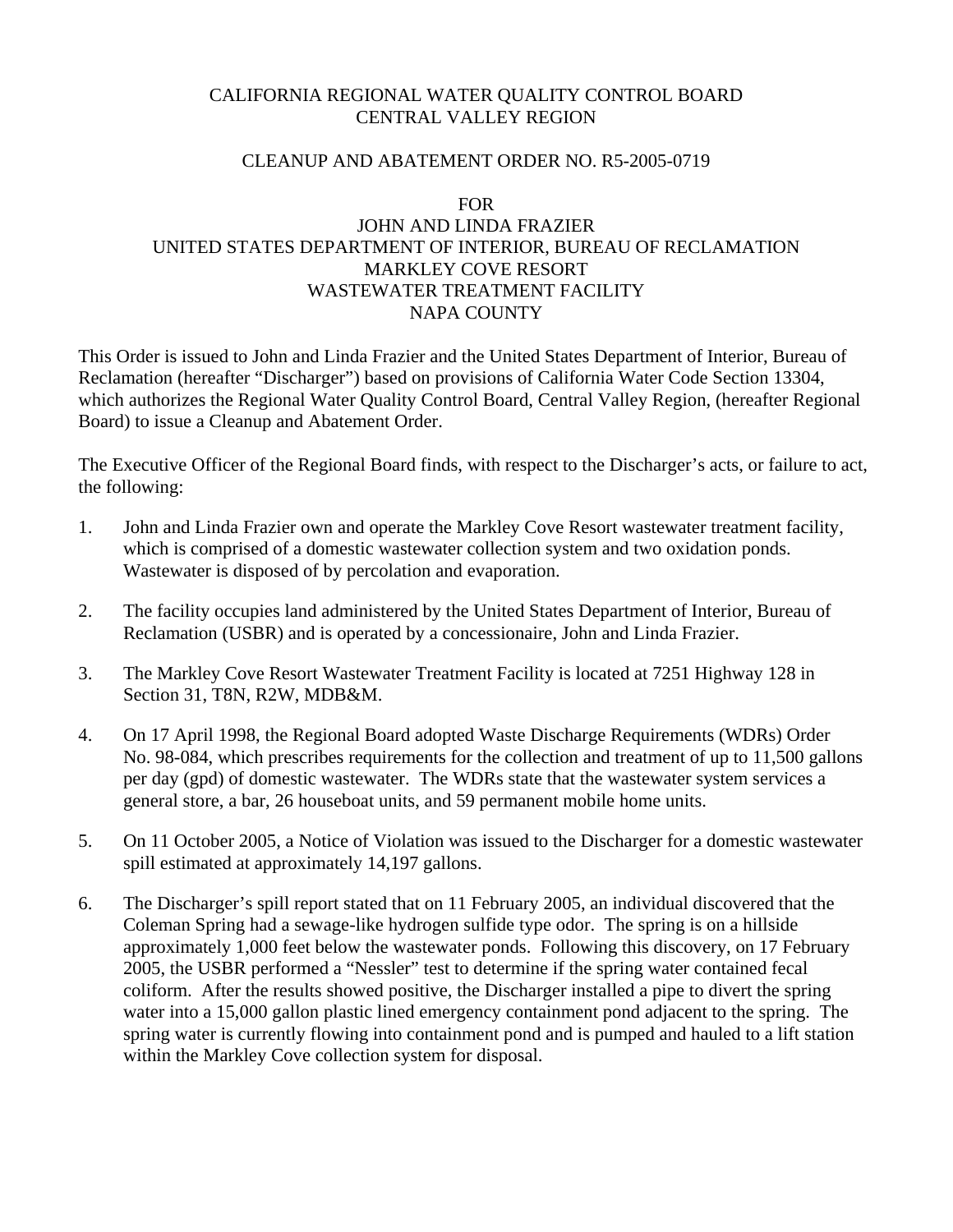- 7. The Discharger placed tracer dye tablets into all three lift stations to determine if the water flowing from the Coleman Spring is associated with the wastewater ponds. The dye test confirmed that wastewater from the ponds is percolating through the hillside and exiting at the spring. The results of the dye testing were confirmed on 2 May 2005 as documented in the 1 September 2005 followup spill report.
- 8. On 1 November 2005, the Discharger's consultant submitted a plan and time schedule to reconstruct the two wastewater ponds to reduce their percolation rates and prevent the discharge of wastewater to Coleman Spring. In summary, the plan described (a) removal of soil from the ponds its placement on the ponds berms, (b) compaction of the pond bottoms with a blend of native soil and bentonite, and (c) adding a tracer dye to the wastewater pond system and performing further monitoring of Coleman Spring to detect any continuing contamination.
- 9. The Discharger is in violation of Discharge Prohibition Nos. A.1 and A.2 of the WDRs, as follows:
	- Discharge Prohibition No. A.1 states: "*Discharge of wastes to surface waters or surface water drainage is prohibited*."
	- Discharge Prohibition No. A.2 states: "*Bypass or overflow of untreated or partially treated waste is prohibited."*

# **REGULATORY CONSIDERATIONS**

- 10. The Discharger has discharged waste in violation of its WDRs because it is unable to comply with Discharge Prohibition Nos. A.1 and A.2. Due to discharges of wastewater into surface water and surface drainage courses, the Discharger has caused or permitted, or threatens to cause or permit, waste to be discharged in such a manner that threatens to create a condition of pollution or nuisance.
- 11. The Regional Board's Water Quality Control Plan (Fourth Edition) for the Sacramento River and San Joaquin River Basins (Basin Plan) establishes the beneficial uses of waters of the state and water quality objectives to protect those uses.
- 12. Surface water drainage is to Lake Berryessa. The beneficial uses of Lake Berryessa are municipal and domestic supply; agricultural supply; power generation; water contact recreation; noncontact water recreation; warm freshwater habitat; cold freshwater habitat; migration of warm and cold freshwater aquatic organisms; spawning, reproduction and/or early development of warm freshwater aquatic organisms; and wildlife habitat.
- 13. Beneficial uses of the underlying groundwater are municipal and domestic supply, agricultural supply, and industrial supply.
- 14. Section 13304(a) of the California Water Code provides that: "Any person who has discharged or discharges waste into waters of this state in violation of any waste discharge requirements or other order or prohibition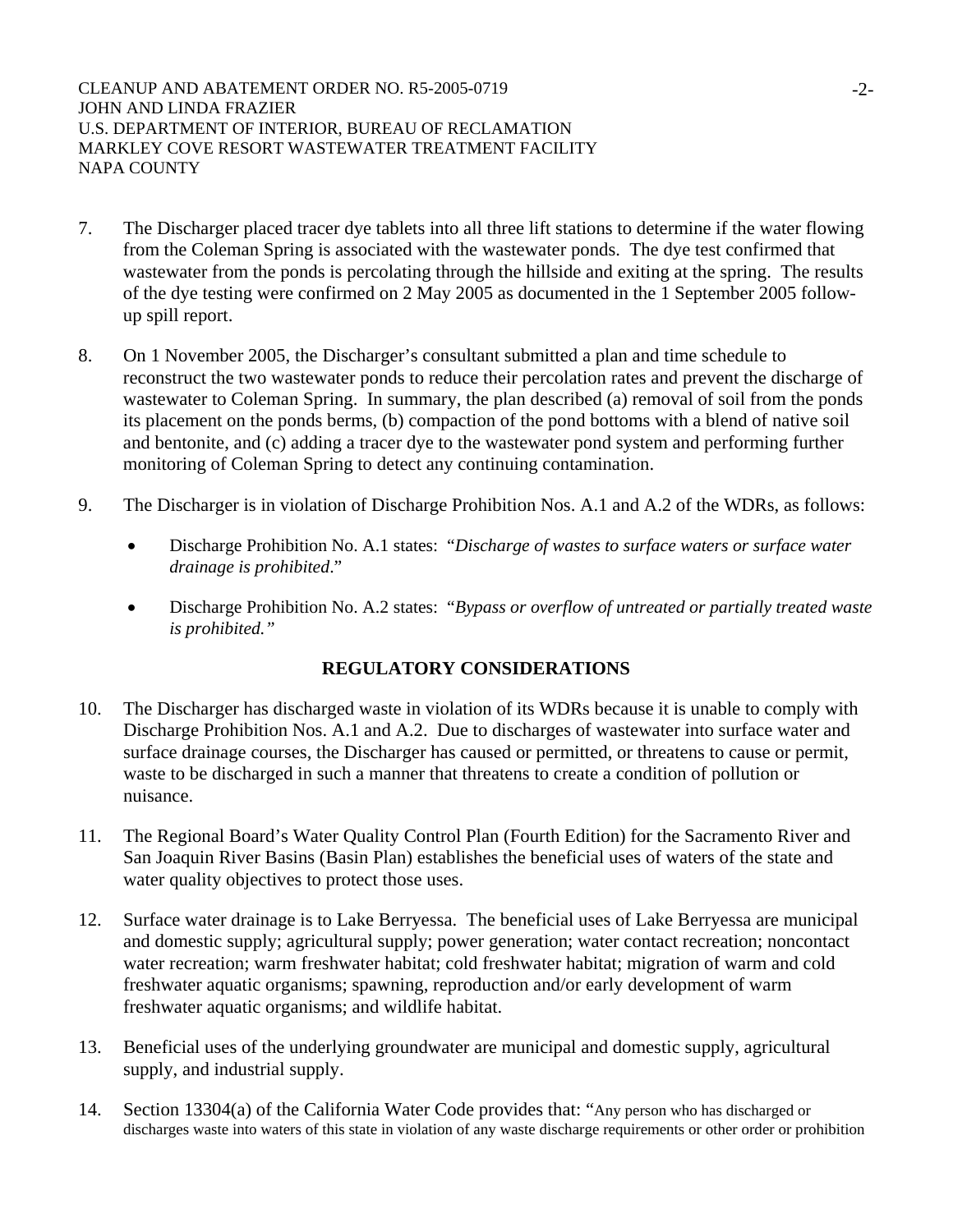issued by a regional board or the state board, or who has caused or permitted, causes or permits, or threatens to cause or permit any waste to be discharged or deposited where it is, or probably will be, discharged into the water of the state, and creates, or threatens to create, a condition of pollution or nuisance, shall upon order of the regional board clean up the waste or abate the effects of the waste, or, in case of threatened pollution or nuisance, take other necessary remedial action, including but not limited to, overseeing cleanup and abatement efforts. Upon failure of any person to comply with the cleanup or abatement order, the Attorney General, at the request of the board, shall petition the superior court for that county for the issuance of an injunction requiring the person to comply with the order. In the suit, the court shall have jurisdiction to grant a prohibitory or mandatory injunction, either preliminary or permanent, as the facts may warrant"

- 15. Section 13267(b) of the California Water Code provides that: *"*In conducting an investigation specified in subdivision (a), the regional board may require that any person who has discharged, discharges, or is suspected of having discharged or discharging, or who proposes to discharge waste within its region, or any citizen or domiciliary, or political agency or entity of this state who has discharged, discharges, or is suspected of having discharged or discharging, or who proposes to discharge, waste outside of its region that could affect the quality of waters within its region shall furnish, under penalty of perjury, technical or monitoring program reports which the regional board requires. The burden, including costs, of these reports shall bear a reasonable relationship to the need for the report and the benefits to be obtained from the reports. In requiring those reports, the regional board shall provide the person with a written explanation with regard to the need for the reports, and shall identify the evidence that supports requiring that person to provide the reports."
- 16. The technical reports required by this Order are necessary to ensure compliance with this C&A Order and WDR Order No. 98-084, and to ensure the protection of the public health and safety. The Discharger owns and operates the facility that discharges waste subject to this Order.
- 17. The issuance of this Order is an enforcement action taken by a regulatory agency and is exempt from the provisions of the California Environmental Quality Act, pursuant to Section 15321(a)(2), Title 14, California Code of Regulations.
- 18. Any person affected by this action of the Regional Board may petition the State Water Resources Control Board (State Board) to review the action in accordance with Section 2050 through 2068, Title 23, California Code of Regulations. The petition must be received by the State Board within 30 days of the date of this Order. Copies of the law and regulations applicable to filing petitions are available at http://www.waterboards.ca.gov/water\_laws/cawtrcde/wqpetition\_instr.html and will also be provided upon request.

**IT IS HEREBY ORDERED** that, pursuant to Sections 13304 and 13267 of the California Water Code, John and Linda Frazier and the U.S. Department of Interior Bureau of Reclamation shall cleanup and abate, forthwith, the wastewater treatment facility such that all the requirements prescribed in WDRs Order No. 98-084 are met. "Forthwith" means as soon as is reasonably possible, and in accordance with the following schedule.

Any person signing a document submitted under this Order shall make the following certification:

*"I certify under penalty of law that I have personally examined and am familiar with the information submitted in this document and all attachments and that, based on my knowledge and*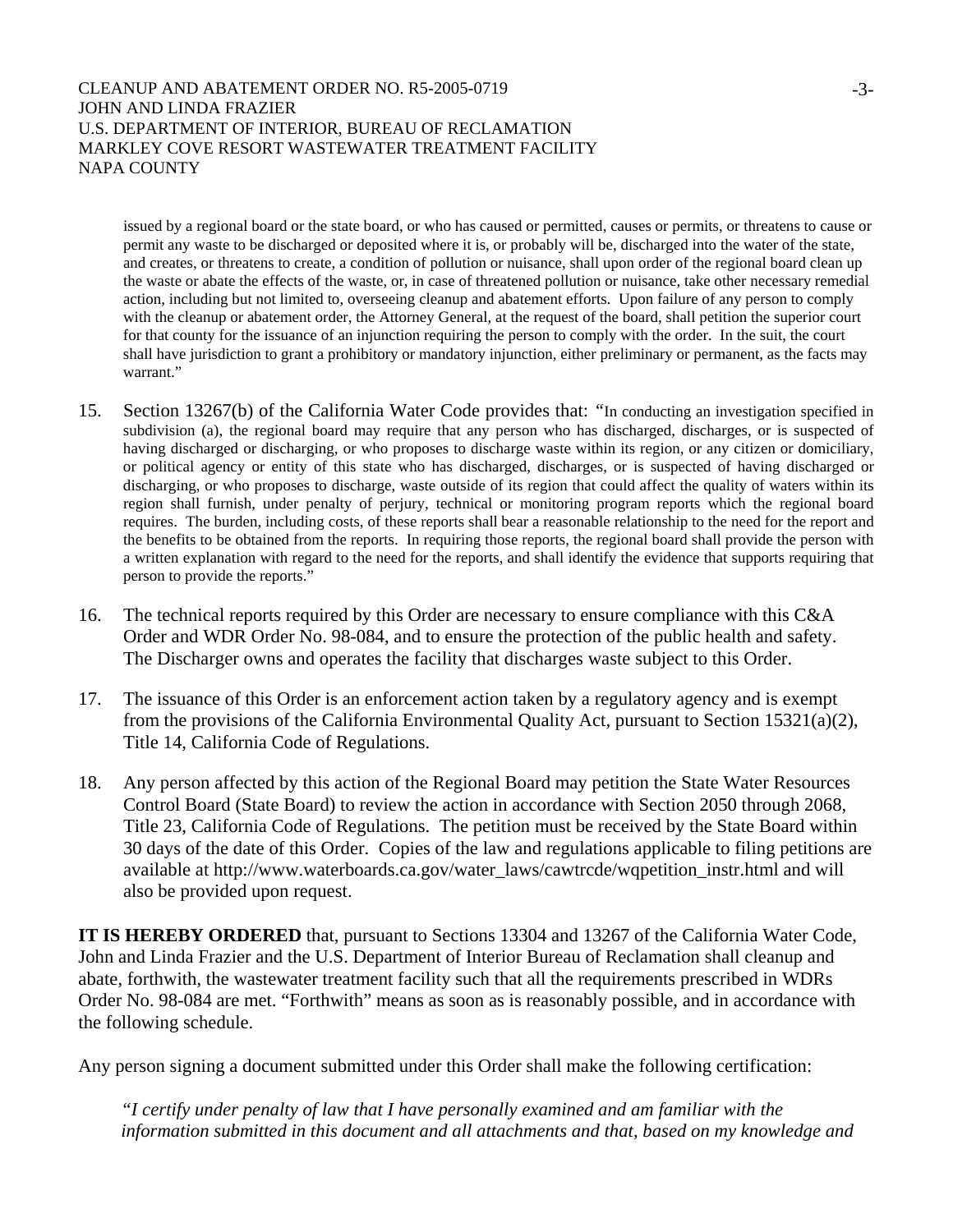*on my inquiry of those individuals immediately responsible for obtaining the information, I believe that the information is true, accurate, and complete. I am aware that there are significant penalties for submitting false information, including the possibility of fine and imprisonment."* 

- 1. **Effective immediately**, the Discharger shall continue collecting the water emanating from the Coleman Spring and transporting it to the wastewater collection system. This task shall continue until a tracer dye test confirms that the wastewater ponds have been adequately sealed to prevent the discharge of wastewater to the spring.
- 2. By **1 July 2006**, the Discharger shall submit a report describing the visual inspection of the pipeline between the lift station and the wastewater ponds for signs of leaks. The inspection shall occur while the pipeline is pumping. The entire pipeline shall be walked. If the inspection results show that the pipeline is leaking and is need of repair, the report shall contain proposed measures to complete the repairs, and a schedule of those repairs.
- 3. By **1 September 2006**, the Discharger shall submit a *Pond Reconstruction Completion Report* describing specific steps taken to make repairs to the wastewater treatment system to prevent the seepage of wastewater to Coleman Spring. The report shall demonstrate that the Discharger followed the steps outlined in the 1 November 2005 maintenance and reconstruction workplan (Attachment A to this Order). The report shall also document that the dye test began at least by August 2005.
- 4. By **1 November 2006,** the Discharger shall submit a *Water Balance Report* demonstrating whether or not the wastewater ponds contain adequate storage and disposal capacity to ensure full compliance with the WDRs. The water balance shall evaluate the containment structures' ability to provide sufficient capacity to maintain two feet of freeboard on a month-by-month basis. The water balance shall include monthly evaporation, precipitation, percolation rates calculated from field-testing, and shall identify contributions from major sources to monthly discharge volumes such as subsurface inflows, storm water run-on, and any inflow and infiltration from the collection system. Rainfall shall be based on the 100-year return period total annual precipitation. In order to provide accurate percolation rates for the water balance, the Discharger shall completed a percolation test on the reconstructed ponds.
- 5. By **1 January 2007**, the Discharger shall submit a *Dye Test Repor*t describing the results of the dye test. For a period of five months after placing the dye into the collection system, the Discharger shall inspect Coleman Spring at least twice weekly. If no dye is found at the end of this period, then the Discharger may cease collecting the spring water (Item No. 1, above). If dye is found, then the report shall also contain a revised plan and proposed timeline to reconstruct the wastewater ponds and/or treat the wastewater such that wastewater does not enter Coleman Spring in violation of the WDRs.